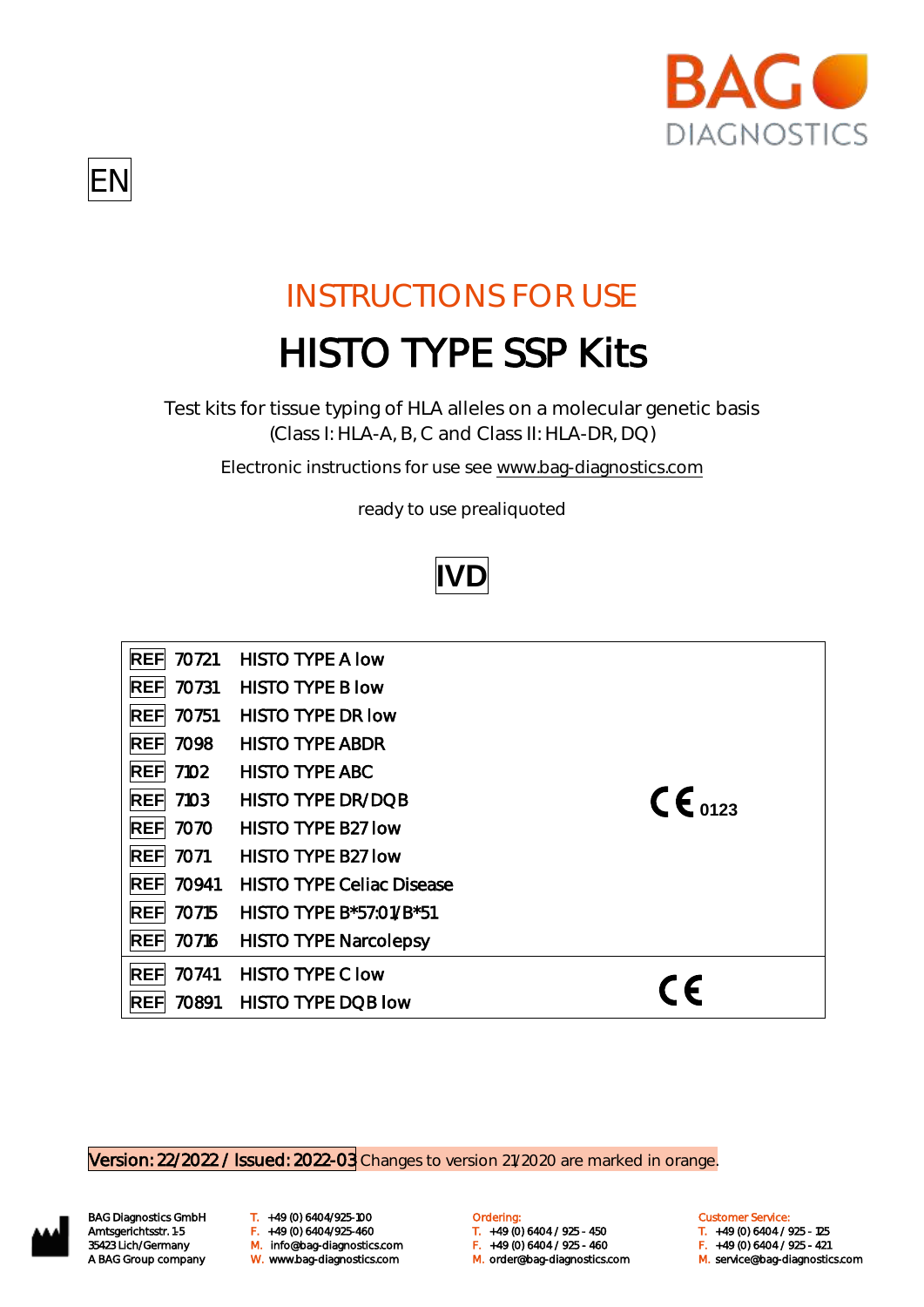### **CONTENTS**

| 1.                    |      |  |  |  |  |
|-----------------------|------|--|--|--|--|
|                       | 1.1. |  |  |  |  |
|                       | 1.2. |  |  |  |  |
|                       | 1.3. |  |  |  |  |
|                       | 1.4. |  |  |  |  |
| 2.                    |      |  |  |  |  |
|                       | 2.1  |  |  |  |  |
|                       | 2.2  |  |  |  |  |
|                       | 2.3. |  |  |  |  |
| 3.                    |      |  |  |  |  |
| $\mathcal{A}_{\cdot}$ |      |  |  |  |  |
|                       | 4.1  |  |  |  |  |
|                       | 4.2  |  |  |  |  |
|                       | 4.3  |  |  |  |  |
|                       | 4.4  |  |  |  |  |
|                       | 4.5  |  |  |  |  |
| 5.                    |      |  |  |  |  |
| 6.                    |      |  |  |  |  |
| 7 <sub>1</sub>        |      |  |  |  |  |
| 8.                    |      |  |  |  |  |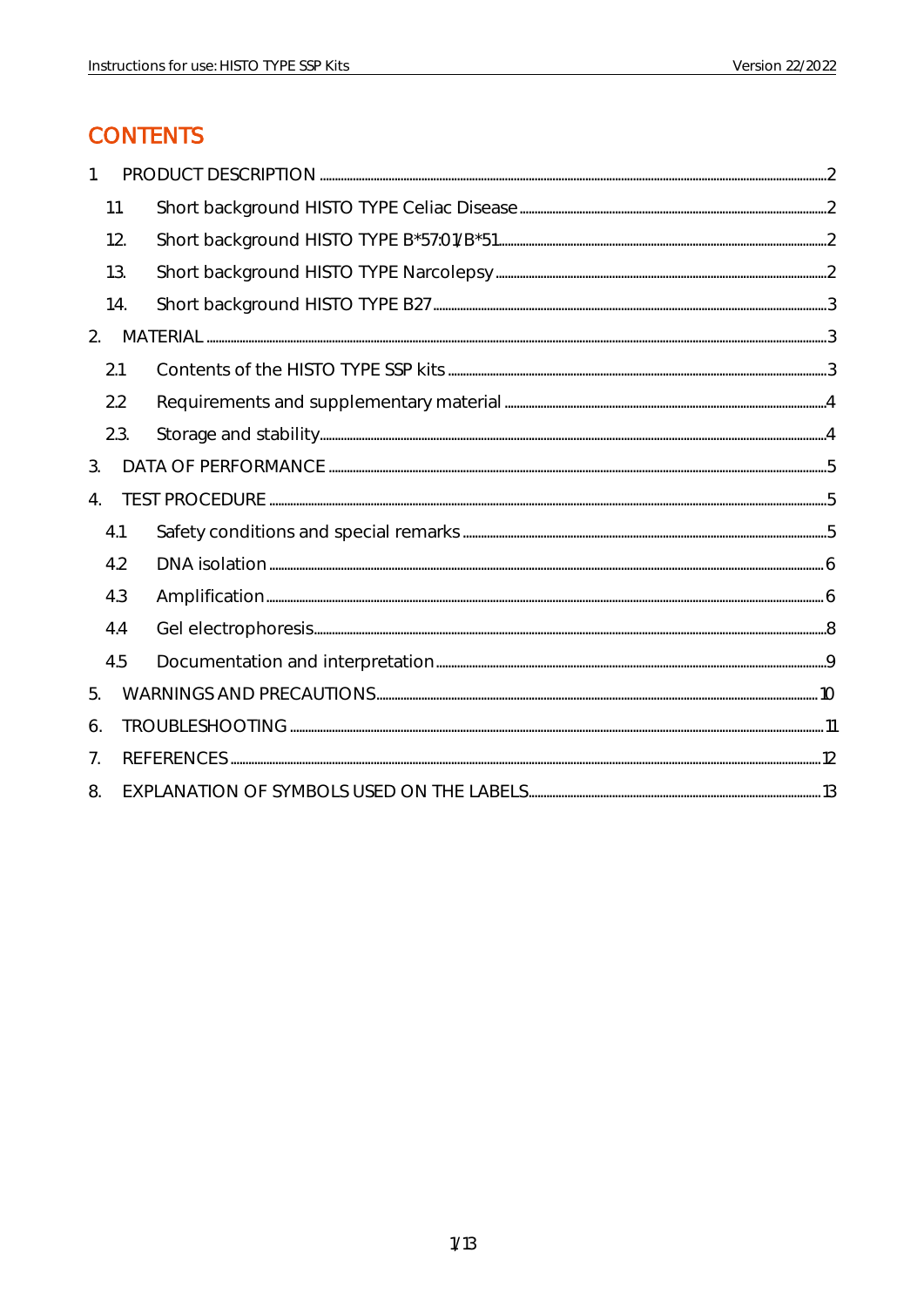#### <span id="page-2-0"></span>1. PRODUCT DESCRIPTION

The HISTO TYPE Kits are used for HLA typing on a molecular genetic basis (information on testkits for typing of disease-associated HLA alleles see chapters 1.1, 1.2, 1.3 and 1.4).

The basic material for typing with HISTO TYPE SSP kits is purified DNA. The test procedure is done by using the Sequence Specific Primers (SSP) -PCR (see Fig. 1) [2, 3]. This method is based on the fact that primer extension and hence successful PCR relies on an exact match at the 3'-end of both primers. Therefore, only if the primers entirely match the target sequence is amplification obtained which is subsequently visualized by agarose gel electrophoresis.



Fig. 1: Principle of SSP-PCR

The composition of the individual primer mixtures makes clear identification of the HLA types indicated in the respective evaluation diagrams possible. With each typing a certain number prealiquoted and dried reaction mixes including internal amplification control with a final volume of 10 µl are used.

#### <span id="page-2-1"></span>1.1. Short background HISTO TYPE Celiac Disease

Celiac disease is an autoimmune reaction triggered by gluten which is an ingredient of different cereals. If not diagnosed early this leads to chronic inflammation and destruction of the small intestine. Celiac disease is strongly associated with the DQA1\*05:01-DQB1\*02:01 and DQA1\*03-DQB1\*03:02 haplotype. Additionally, DR3, DR7 and DR11 alleles can be used as genetic markers. [8-10]

#### <span id="page-2-2"></span>1.2. Short background HISTO TYPE B\*57:01/B\*51

A treatment with antiretroviral drugs (e.g. for HIV therapy) containing the active substance Abacavir is permitted only, if the allele HLA B\*57:01 is excluded in the patient. This is due to a potential hypersensitivity reaction that is associated with this allele. [11-13]

Behcet's disease is a chronic vasculitis characterized by recurrent oral ulcers, genital ulcers, ocular and skin involvement, and other multisystemic features. Despite a worldwide distribute Behcet's disease clusters in an area from eastern Asia to the Mediterranean basin. HLA B\*51 is a strong risk factor for the disease and can be used as a diagnostic tool. [14]

#### <span id="page-2-3"></span>1.3. Short background HISTO TYPE Narcolepsy

Narcolepsy is a sleep disorder with symptoms like excessive daytime somnolence, sleep paralysis or hallucinations. 98 % of the Caucasian narcolepsy patient has the DRB1\*15:01 -DQA1\*01:02 - DQB1\*06:02 haplotype. Therefore, HLA Typing is helpful to confirm or exclude a diagnosis. [15-17]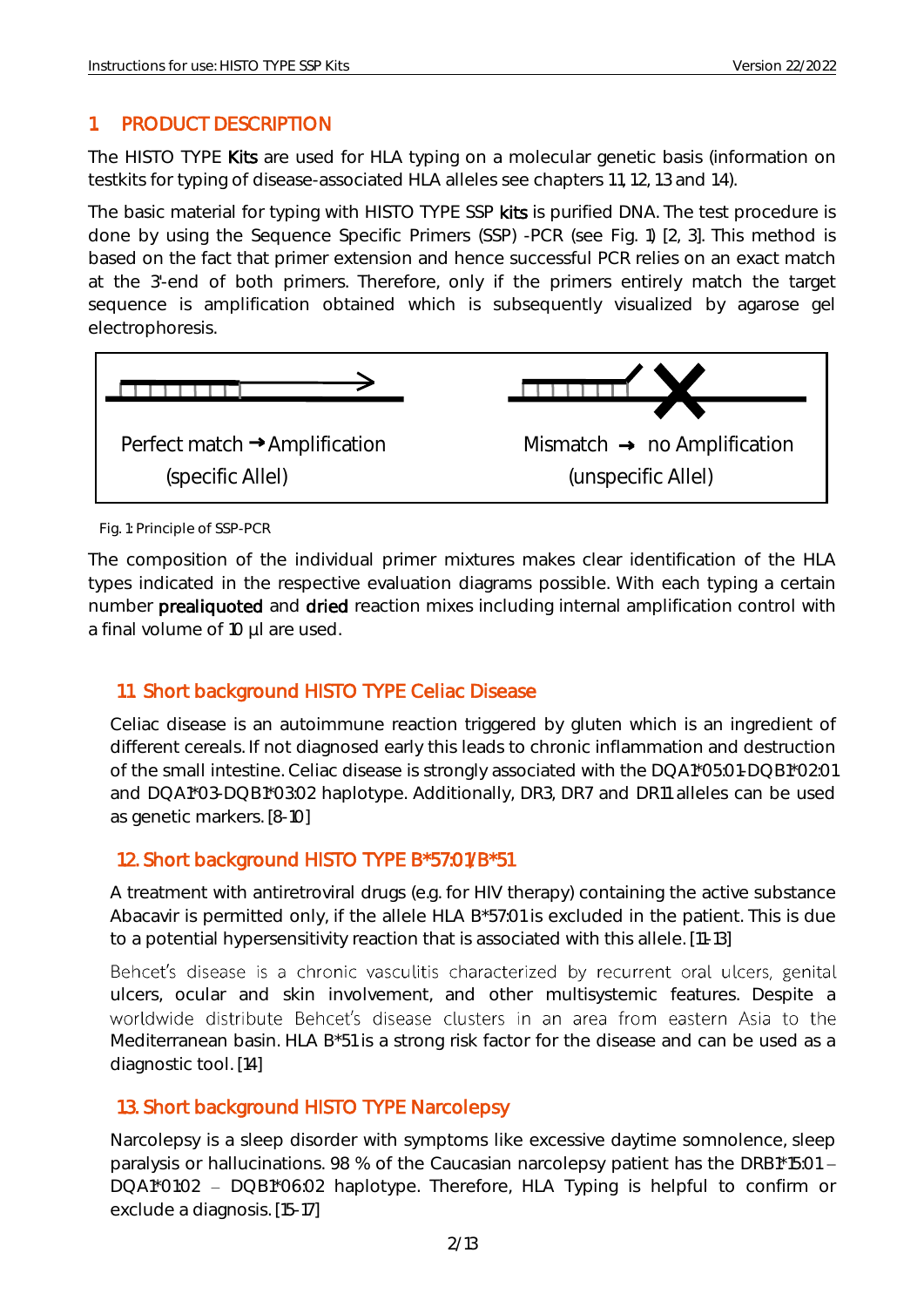#### <span id="page-3-0"></span>1.4. Short background HISTO TYPE B27

The association between HLA-B27 and the group of diseases summarized as seronegative arthritis (Bechterew's disease, Reiter's disease, reactive arthritis) is commonly used as part of the diagnostic procedure. A positive HLA-B27 result is associated with a very high disease risk (see Table 1) [18, 19]. Most notably, a confirmed HLA-B27 diagnostics result makes an important contribution to the therapy of the patient in unclear cases of suspected Bechterew's disease.

| <b>Disease</b>                    | <b>B27 Frequency</b><br>in patients | Relative risk |
|-----------------------------------|-------------------------------------|---------------|
| Ankylosing spondylitis            | 90.2 %                              | 91            |
| (Bechterew's disease)             |                                     |               |
| Reiter's disease                  | 78.8 %                              | 37.6          |
| Post-infection reactive arthritis | 70.2 %                              |               |

Table 1: HLA-B27 Frequencies and risks.

#### <span id="page-3-1"></span>2. MATERIAL

#### <span id="page-3-2"></span>2.1 Contents of the HISTO TYPE SSP kits

- HISTO TYPE plates/strips for the HLA typing. The pre-dropped and dried reaction mixtures consist of allele specific primers, internal control primers (specific for the human G3PDH gene) and nucleotides. The first reaction mix is marked (please see mix-arrangement on page 7). In most of the HISTO TYPE products the contamination control is integrated on the first or the last position. It can be identified by a different colour (blue mix). The lot number is printed on each plate/ strip.
- PCR strips (á 8) contamination control with internal control primers and amplificate specific primers (not separately, if the contamination control is integrated in the test plate/strip and in the HISTO TYPE B27 low kit).
- 10x PCR buffer
- Strip-caps or PCR foil
- Information CD (contains instructions for use for HISTO TYPE and HISTO MATCH\*\*, specificity table\*, hit table\*, worksheet, list "Untested Primers", batch file for HISTO MATCH<sup>\*\*</sup> and SCORE<sup>\*</sup>, quality control certificate)

\*not for HISTO TYPE B27 low / \*\*not for HISTO TYPE B27 low and HISTO TYPE Narcolepsy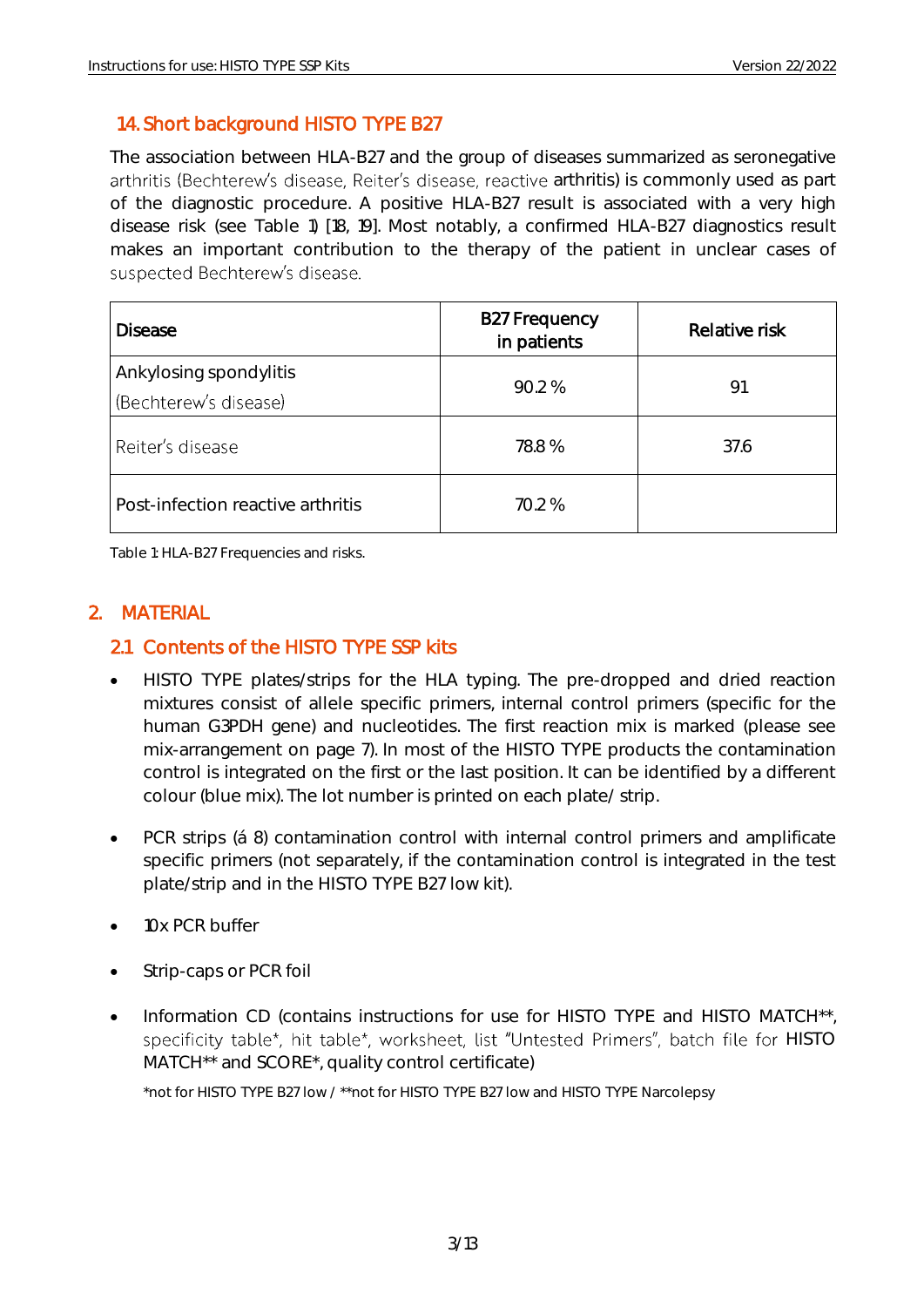#### <span id="page-4-0"></span>2.2 Required and supplementary material

Taq polymerase (Happy Taq REF 66702 or another Taq Polymerase, validated with the HISTO TYPE kits by the user).

The Happy Taq is supplied free of charge when ordering a HISTO TYPE kit. Don't use a Hot-start Taq Polymerase please!

- BAG EXTRA-GENE I Kit (REF 7059) for DNA extraction from blood / lymphocytes / leucocytes or material for other DNA extraction methods
- piston pipettes (0.5-250 µl)
- sterile tips with integrated filter
- Thermo Cycler (list of the validated cyclers please see chapter 4.3)

Devices and material for gel electrophoresis

- DNA agarose
- 0.5 x TBE buffer (45 mM of Tris base, 45 mM of boric acid, 0.5 mM of EDTA)
- Ethidium bromide (EtBr)
- submarine electrophoresis unit
- power supply  $(200 300 V, 200 mA)$
- DNA-length standard

#### Devices for interpretation and documentation

- UV source (220 310 nm)
- camera (e.g. Polaroid system) with films (Polaroid type 667) or video system with thermal paper (e.g. Typ KP65HM-CE)
- PC, evaluation software HISTO MATCH (BAG Health Care) or SCORE (full version)

#### <span id="page-4-1"></span>2.3. Storage and stability

The HISTO TYPE kits are delivered at ambient temperature. Upon receipt please store the kits at  $\leq$  -20°C in the dark. The HISTO TYPE plates/strips can also be stored at 2...8°C, but frequent changes of the storage temperature should be avoided.

The IOx PCR buffer must be stored at  $\leq$  -20°C.

The Happy Taq will be shipped with dry ice. Store the Happy Taq at < -20°C.

Store in temperature monitored devices.

The expiry date is indicated on the label of each reagent and is also valid for opened reagents. The expiry date indicated on the outer label refers to the reagent with the shortest stability contained in the kit.

Thaw the 10x PCR buffer and the PCR plates/strips directly before preparing the PCR. Immediately place the prepared PCR plates/strips in the thermal cycler and start the PCR run.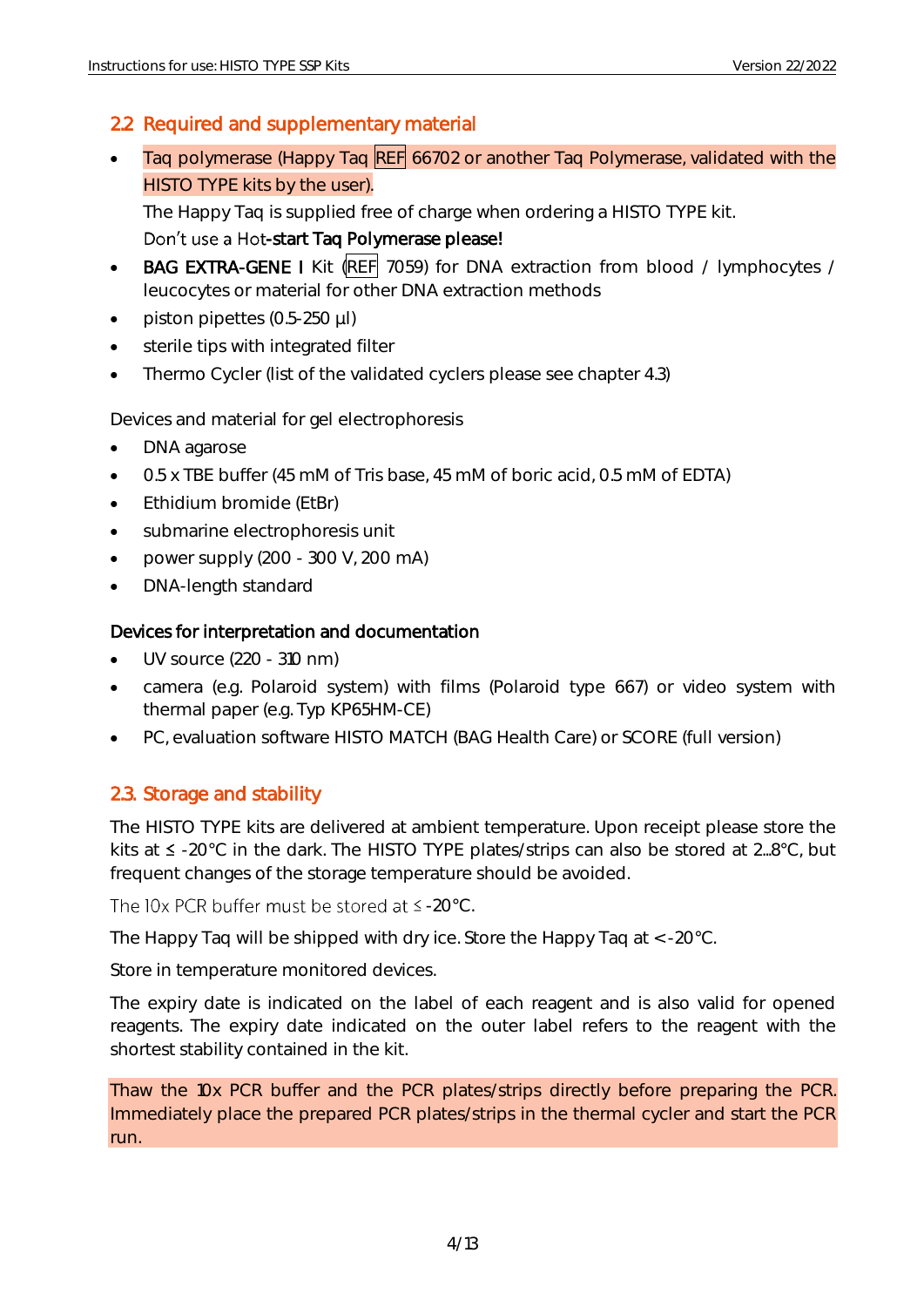#### <span id="page-5-0"></span>3. PERFORMANCE DATA

The composition of the primer mixture guarantees a reliable identification of the HLA-types (based on the latest sequence data) indicated in the hit table. Updates will be done regularly.

The accuracy and reproducibility of the specificity of each primer mix were verified for each lot with pre-typed reference samples. Not recognized alleles are indicated in the evaluation documents.

Performance evaluation studies with pre-typed DNA samples have been performed for all HISTO TYPE SSP Kits. The results were compared to results with other HLA-SSP-Kits, sequencing or serological HLA test methods. The typing results showed 100% concordance with the pretyping results.

The evaluation and quality control of the mixes are done with DNA samples, which were extracted by EXTRA GENE I (salting out method) or Qiagen QIAamp DNA Blood Mini and Maxi kits (column based method). When another DNA extraction Kit is used, the suitability of the extracted DNA for the application with the HISTO TYPE kits must be validated by the user.

The HISTO TYPE kits are validated with the Happy Taq (REF 66702). When another Taq Polymerase is used, the enzyme must be validated with the HISTO TYPE kits by the user.

A reliable typing can be guaranteed if 25 - 50 ng DNA per reaction mix are used.

#### <span id="page-5-1"></span>4. TEST PROCEDURE

#### <span id="page-5-2"></span>4.1 Safety conditions and special remarks

The PCR is a particularly sensitive method and should be performed by well trained personnel, experienced in molecular genetic techniques and histocompatibility testing. Transplantation guidelines as well as EFI standards should be followed in order to minimize the risk of false typings, particularly in the case of discrepancies between serological and molecular genetic methods.

Special safety conditions must be observed in order to avoid contamination and thus false reactions:

- Wear gloves during work (powder-free, if possible).
- Use new tips with each pipetting step (with integrated filter).
- Use separate working areas for pre-amplification (DNA isolation and preparation of the reactions) and post-amplification (gel electrophoresis, documentation). Preferably, use two separate rooms.
- Use devices and other materials only at the respective places and do not exchange them.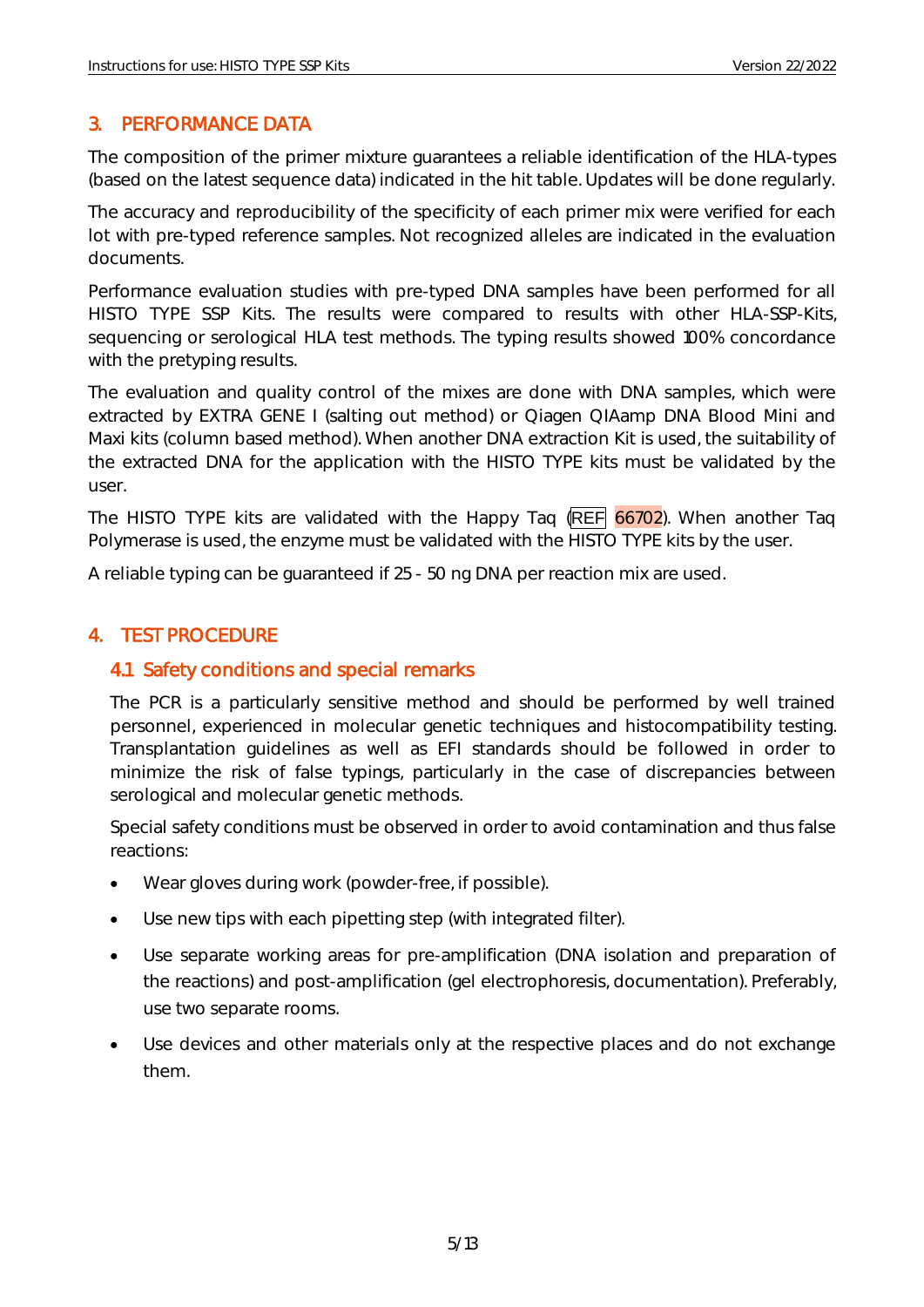#### <span id="page-6-0"></span>4.2 DNA isolation

The sample material for the isolation of genomic DNA should be sent in appropriate blood collection systems. The presence of heparin potentially inhibits PCR; therefore blood collection systems with heparin are not suitable [6]. EDTA or Citrate blood is recommended for typing.

Validate DNA extraction methods:

- EXTRA GENE I (BAG DIagnostics)
- QIAGEN QIAamp DNA Blood Mini and Maxi Kit (Manual isolation or automated DNA isolation (QIAcube) are suitable.)

Experiments with other kits revealed that elution should be performed with water (double distilled water, DNase free water) and not with elution buffers. Especially with magnetic beads isolation methods inhibition of the PCR reaction and, consequently, weak bands (bad amplification) or false negative results were observed occasionally when using elution buffers. Therefore, it is recommended to use the validated extraction methods.

Laboratory established standard method for DNA isolation should be validated by the user.

A DNA concentration of 25-50 ng/µl is required to perform the test.

DNA should have the following purity indexes:

- $OD<sub>260</sub>/OD<sub>280</sub> = 51.5$  and <2.0 (indicator for contamination with RNA/proteins)
- $OD_{260}/OD_{230}$  = >1.8 (indicator for contamination with salt, carbohydrate or organic solvents)

#### <span id="page-6-1"></span>4.3 Amplification

All prealiquoted and dried reaction mixtures already contain allele and control-specific primers and nucleotides. These are supplied dried down in the reaction vial. Amplification parameters are optimized to a final volume of 10 µl.

- 1. Thaw the 10 x PCR buffer shortly before use.
- 2. Remove the required number of HISTO TYPE plates / strips from the kit.
- 3. Pipet the Master-Mix consisting of 10x PCR buffer, DNA solution, Taq-Polymerase and Aqua dest. and mix well. The different HISTO TYPE SSP Kits do all work with the same Master-Mix and can therefore be combined. The composition of the Master-Mix depending on the number of reaction mixes is given in Table 1 (see below).

#### In case of HISTO TYPE B27 it's recommended to set up a Taq-buffer-H<sub>2</sub>O solution:

- **0.08**  $\mu$ I Taq polymerase (5 U/ $\mu$ I) x no. determinations + 1
- 1.0  $\mu$ I 10x PCR buffer  $\mu$  x no. determinations + 1
- 

- 
- 7.0  $\mu$ I H<sub>2</sub>O x no. determinations + 1

Please mix the solution thoroughly and add 8,0 µl of it to each reaction vessel.

Afterwards add  $2.0 \mu$ I DNA solution (12.5-25 ng/ $\mu$ I) into the respective reaction vial.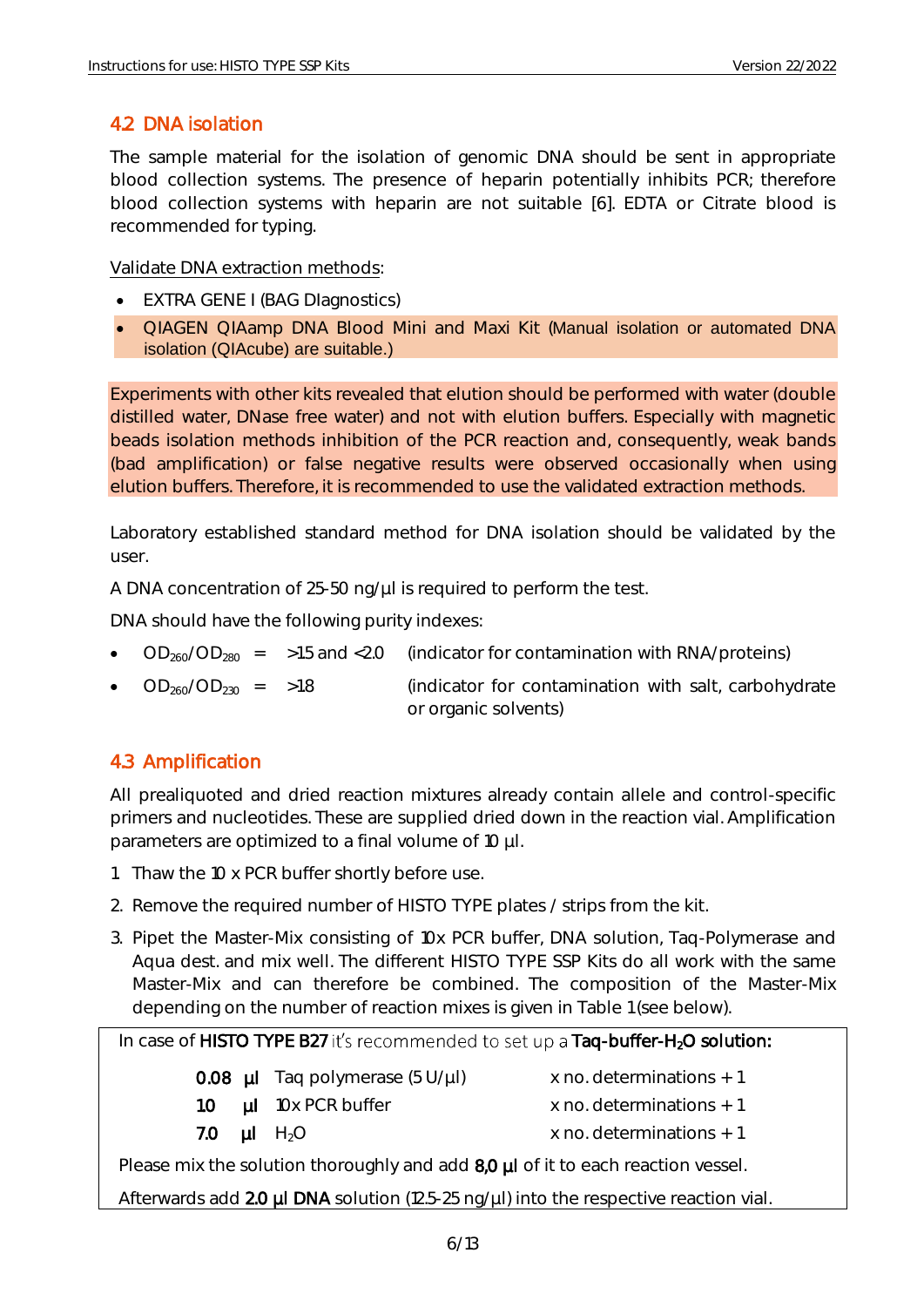If a contamination control should be performed, produce the Master-Mix without the DNA solution first and pipet 10 µl of this mix in the reaction mix for the contamination control (coloured blue). Afterwards add the DNA solution to the remaining Master-Mix and mix well.

| no. of<br>mixes | Aqua dest. | 10x PCR buffer  | DNA-solution<br>$(25-50 \nng/µ)$ | <b>Taq Polymerase</b><br>$(5 U/\mu l)$ | whole<br>volume |         |
|-----------------|------------|-----------------|----------------------------------|----------------------------------------|-----------------|---------|
|                 | $\,8\,$    |                 |                                  | 0.08                                   | $10$            | $\mu$ l |
| 4               | 63         | 8               | 8                                | 0.6                                    | 80              | $\mu$   |
| 8               | 79         | 10 <sup>°</sup> | 10 <sup>°</sup>                  | 0.8                                    | 100             | $\mu$   |
| 24              | 222        | 28              | 28                               | 2.2                                    | 280             | $\mu$ l |
| 30              | 269        | 34              | 34                               | 2.7                                    | 340             | μL      |
| 32              | 285        | 36              | 36                               | 2.9                                    | 360             | μL      |
| 48              | 412        | 52              | 52                               | 4.2                                    | 520             | μL      |
| 54              | 459        | 58              | 58                               | 4.6                                    | 580             | $\mu$   |
| 56              | 475        | 60              | 60                               | 4.8                                    | 600             | $\mu$ l |
| 72              | 618        | 78              | 78                               | 6.2                                    | 780             | μL      |
| 80              | 681        | 86              | 86                               | 6.9                                    | 860             | μL      |
| 96              | 808        | 102             | 102                              | 8.2                                    | 1020            | $\mu$ l |

#### Table 1: Composition of the Master-Mix depending on the number of reaction mixes

 $\Rightarrow$  The quantity of DNA must be 25 – 50 ng per mix. According to the DNA-concentration, the amount of DNA and water have to be adjusted (e.g. for 24 mixes: 14 µl DNA solution (100 ng/ $\mu$ I) and 236  $\mu$ I Aqua dest.).

- $\Rightarrow$  If another Taq Polymerase shall be used, the enzyme must be validated with the HISTO TYPE kits by the user.
- 4. After vortexing add 10 µl of this mixture immediately to the pre-dropped and dried reaction mixtures. Change the tip after each pipetting step. Tightly close the tubes with

the respective caps or foil. Ensure that you do not touch the inner side of the caps and the upper edges of the tubes

| Marking $\rightarrow$ 0 2 3 4 5 6 7 8 |  |  |                                                                                                                                                                                                                                |  |  |
|---------------------------------------|--|--|--------------------------------------------------------------------------------------------------------------------------------------------------------------------------------------------------------------------------------|--|--|
|                                       |  |  | $(9)$ $(10)$ $(11)$ $(11)$ $(11)$ $(11)$ $(11)$ $(11)$ $(11)$ $(11)$ $(11)$ $(11)$ $(11)$ $(11)$ $(11)$ $(11)$ $(11)$ $(11)$ $(11)$ $(11)$ $(11)$ $(11)$ $(11)$ $(11)$ $(11)$ $(11)$ $(11)$ $(11)$ $(11)$ $(11)$ $(11)$ $(11)$ |  |  |

with the fingers to avoid contamination. If cyclers with tightly closable lid are used, it is also possible to use reusable PCR mats. Slightly shake the plate/strip to dissolve the pellet at the bottom of the plate/strip. All PCR solution should settle on the bottom. If necessary the plate/strip should be briefly spun down.

#### Note for HISTO TYPE B\*57:01/B\*51

If only B\*57:01 or only B\*51 should be detected, add the Master-Mix only to the corresponding reaction mixes (specificity of the reaction mixes see specificity table on Information CD).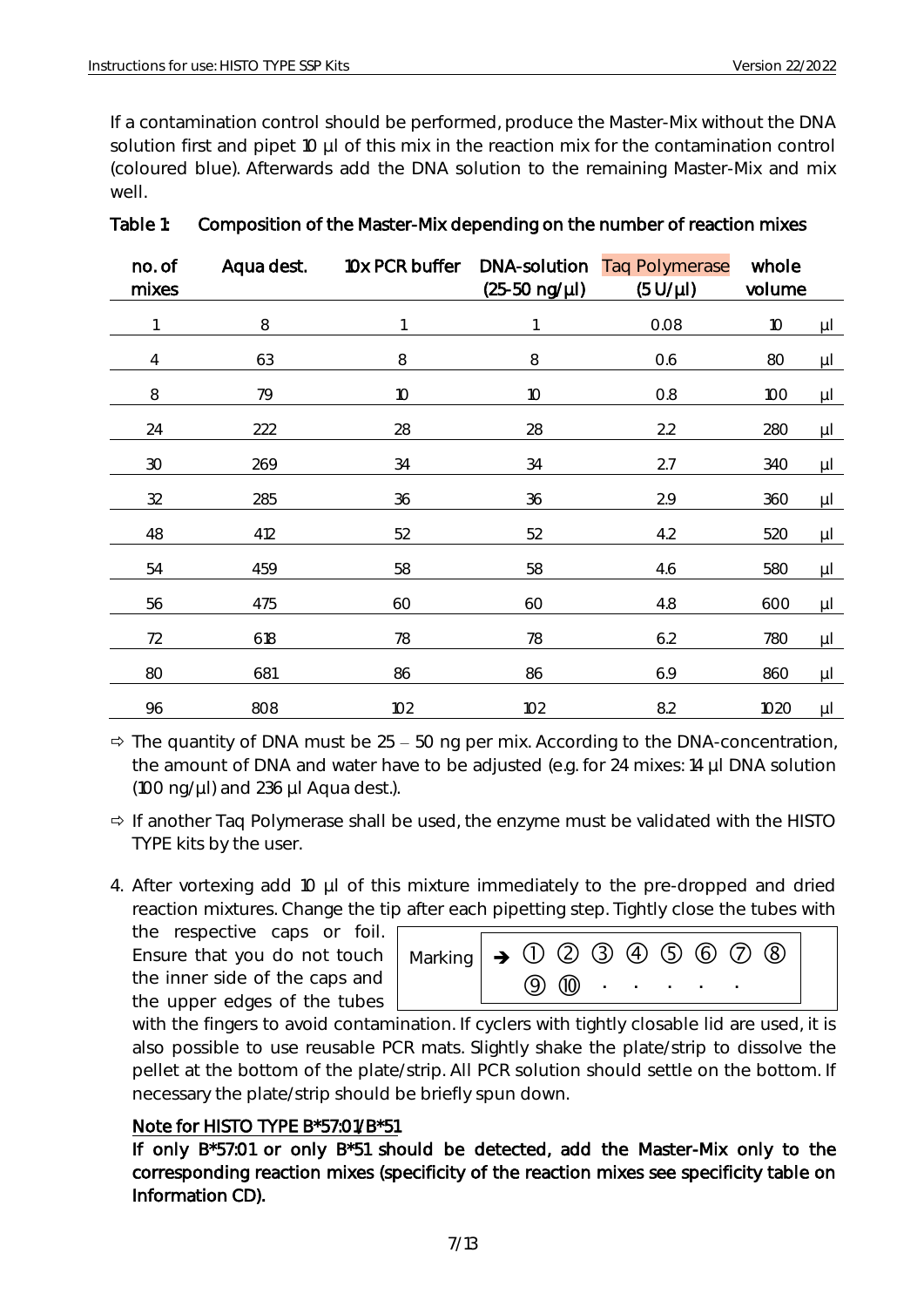5. Place the reaction tubes firmly into the thermal cycler and tighten the lid well. Start the PCR programme. Overlaying of the reaction mixtures with mineral oil is not required if a heated and adjusted lid is used!

| Programme-Step            | Temp.          | Time   | No. of Cycles |
|---------------------------|----------------|--------|---------------|
| <b>First Denaturation</b> | $96^{\circ}$ C | 5 Min  | 1 Cycle       |
| Denaturation              | $96^{\circ}$ C | 20 Sec | 5 Cycles      |
| Annealing+Extension       | $68^{\circ}$ C | 1 Min  |               |
| Denaturation              | $96^{\circ}$ C | 20 Sec | 10 Cycles     |
| Annealing                 | $64^{\circ}$ C | 50 Sec |               |
| Extension                 | $72^{\circ}$ C | 45 Sec |               |
| Denaturation              | $96^{\circ}$ C | 20 Sec | 15 Cycles     |
| Annealing                 | $61^{\circ}$ C | 50 Sec |               |
| Extension                 | $72^{\circ}$ C | 45 Sec |               |
| <b>Final Extension</b>    | $72^{\circ}$ C | 5 Min  | 1 Cycle       |

#### Amplification parameters

#### Validated Cycler types:

PTC 100 / 200 / C1000 (MJ Research/ BioRad), GeneAmp PCR-System 9600 / 9700 (use heating rate of 9600 please), Veriti (ABI), Mastercycler epGradient S (use "simulate Mastercycler gradient" function please) (Eppendorf), Tprofessional (Biometra)

#### Please don't use an aluminium heating block (e.g. GeneAmp PCR-System 9600 / 9700).

When using thermal cyclers with a very fast heating and cooling rate, it is recommended to use a reduced ramp rate (~ 2.5°C/sec).

Since cyclers of different manufacturers perform differently and even individual machines of one type may be calibrated differently, it may be necessary to optimize the amplification parameters. If other models than the validated cyclers mentioned above are used they have to be validated by the user.

To optimize your machine use the following guide:

If there are false positive reactions (unspecific bands, additional types), increase the annealing temperature in 1°C steps.

If there are false negative reactions (bands missing), decrease the annealing temperature in 1°C steps and/or increase the annealing times in 5 second steps and/or increase the denaturation times in 5 second steps.

It is recommended to use exclusively cyclers that are calibrated regularly. For this the CYCLER CHECK kit is well suited (**REF** 7104, 71044).

The quality control tests were done on a PTC-200 resp. C1000 (MJ Research / BioRad), 9700 (ABI), Mastercycler epGradient S (Eppendorf) and Tprofessional (Biometra).

#### <span id="page-8-0"></span>4.4 Gel electrophoresis

Separation of the amplification products is done by electrophoresis via a (horizontal) agarose gel. As electrophoresis buffer, 0.5 x TBE (45 mM of tris, 45 mM of boric acid, 0.5 mM of EDTA) buffer is recommended. The gel concentration should be 2.0 - 2.5% of agarose. Allow the gel to polymerize at least 30 minutes before sample loading.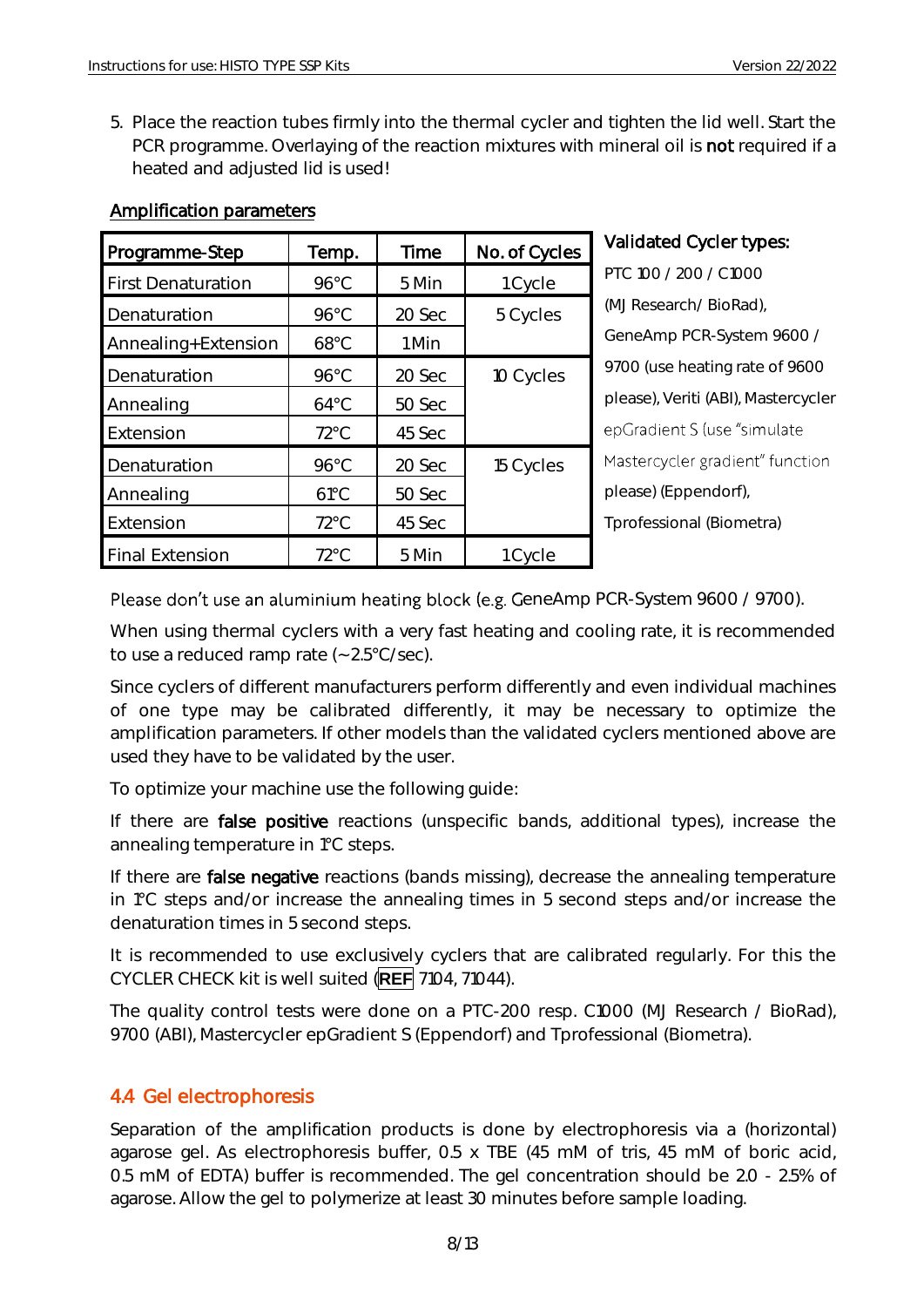After amplification has been finished, take the samples out of the thermal cycler and load the complete reaction mixtures carefully in each slot of the gel. In addition, apply 10 µl of the DNA length standard for size comparison.

Electrophoretic separation is done at 10 - 12 V/cm (with 20 cm distance between the electrodes approx. 200 - 240 V), for 20 - 40 minutes. After the run has been completed, the complete gel is stained in an ethidium-bromide (EtBr) solution (approx. 0.5 µg/ml of EtBr in H<sub>2</sub>O or TBE buffer) for 30 - 40 minutes. As alternative, EtBr (0.5 µg/ml) can also be added to the electrophoresis buffer or to the agarose gel. If required, excess of EtBr can be removed by soaking the gel in  $H_2O$  or 0.5 x TBE buffer for 20 - 30 minutes.

#### <span id="page-9-0"></span>4.5 Documentation and interpretation

For documentation, visualize the PCR amplification using an UV transilluminator (220 - 310 nm) and photograph it with a suitable camera, film and filters (e.g. Polaroid, film type 667 or video system, thermal paper KP65HM-CE). Choose exposure time and aperture such that the bands are drawn sharp and stand out against the dark background.

For interpretation see the specificity table and hit table (see Information CD); only bands that have the correct size compared to the DNA length standard should be considered positive.

#### With HISTO TYPE B27, the specific bands have a length of 420 bp and/or 85 bp.

In case of the other HISTO TYPE products the correct sizes are given in the evaluation documents. In all lanes without allele-specific amplification, the 1070 bp internal control (at HISTO TYPE Celiac Disease 1070bp / 429bp) should be clearly visible. In most cases with an allele specific amplification the internal control is weaker or disappears completely!

If neither a specific band nor the internal control band appears, the result with the relevant mix can not be used for evaluation. Possible reasons for not evaluable results see troubleshooting (6.).

No band should be visible in the contamination control. If there is a contamination with genomic DNA there will be a band at 282 bp. Additional bands may occur at 78 bp, 104 bp, 176 bp and around 580 bp. If there is a contamination with amplificates bands will occur at 78 bp and/or 104 bp and/or 176 bp and/or 282 bp and/or 580 bp.

For the evaluation the HISTO MATCH (free of charge by BAG Diagnostics) or SCORE (full version) software must be used (except for HISTO TYPE B27 low and HISTO TYPE Narcolepsy).

Batch files for the evaluation with HISTO MATCH and SCORE see Information CD. The files are also available from the download server [\(http://service.bag-diagnostics.com\)](http://service.bag-diagnostics.com/) or via our customer service (phone: +49 (0) 6404-925-125).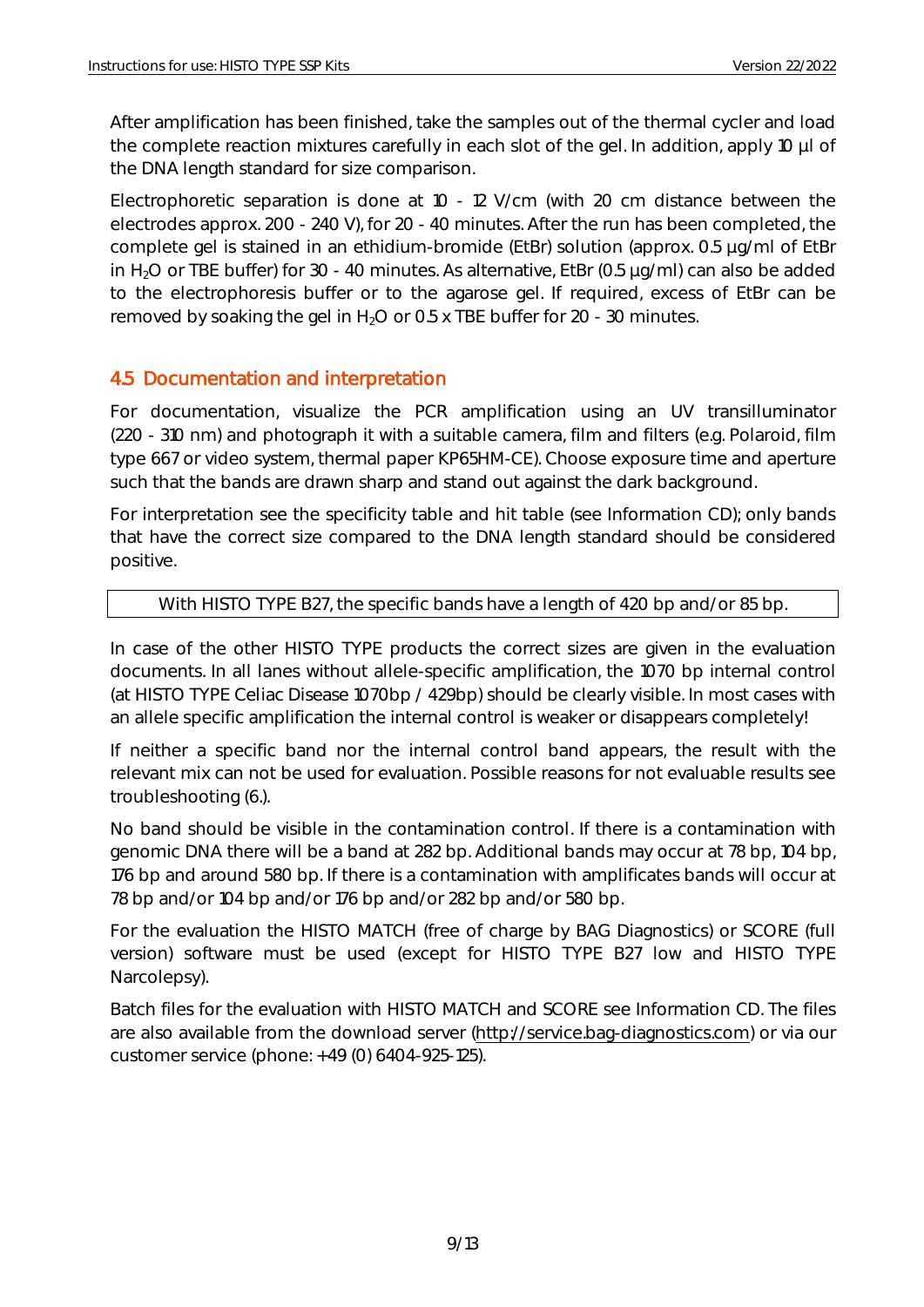#### <span id="page-10-0"></span>5. WARNINGS AND PRECAUTIONS

Ethidiumbromide is a powerful mutagen. Wear gloves when handling gels or solutions containing EtBr! Note the instructions for use and warnings and precautions of the manufacturer!

The transilluminator radiates very short-wave UV light which may cause burns of the skin and the retina. Use a UV face safety mask!

All biological material used for extraction of DNA, e.g. blood or human tissue, should be handled as potentially infectious. When handling biological material appropriate safety precautions are recommended (do not pipet by mouth; wear disposable gloves while handling biological material and performing the test; disinfect hands when finished the test).

Biological material should be inactivated before disposal (e.g. in an autoclave). Disposables should be autoclaved or incinerated after use.

Spillage of potentially infectious materials should be removed immediately with absorbent paper tissue and the contaminated areas swabbed with a suitable standard disinfectant or 70% alcohol. Material used to clean spills, including gloves, should be inactivated before disposal (e.g. in an autoclave).

Disposal of all samples, unused reagents and waste should be in accordance with country, federal, state and local regulations.

A declaration on Material Safety Data Sheets (MSDS) is available to download at [www.bag-diagnostics.com](http://www.bag-diagnostics.com/) .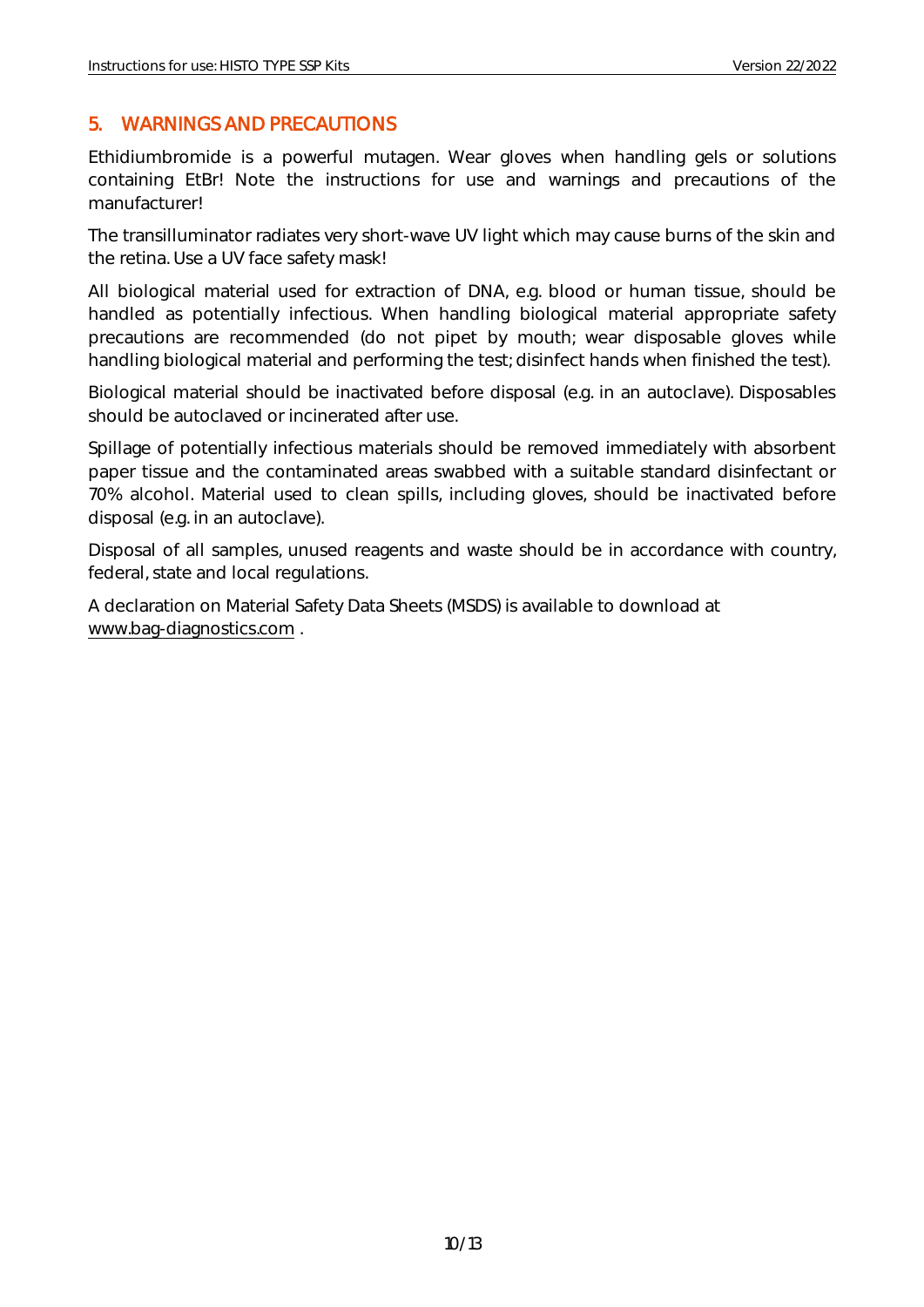#### <span id="page-11-0"></span>6. TROUBLESHOOTING

| Problem                                                             | Possible Reason                                                                                                               | Solution                                                                        |
|---------------------------------------------------------------------|-------------------------------------------------------------------------------------------------------------------------------|---------------------------------------------------------------------------------|
| no amplification,<br>length standard visible                        | <b>DNA</b><br>contaminated<br>PCR-<br>with<br>inhibitors                                                                      | repeat DNA isolation,<br>try different methods                                  |
|                                                                     | DNA concentration too high/too low                                                                                            | alter DNA concentration,<br>repeat DNA isolation                                |
|                                                                     | enzyme is missing<br>or concentration too low                                                                                 | repeat typing,<br>alter enzyme concentration                                    |
|                                                                     | DNA from heparinized blood                                                                                                    | repeat typing with EDTA or citrate<br>blood                                     |
|                                                                     | wrong amplification parameters                                                                                                | optimize the amplification<br>parameters (see 4.3) $\mathbf{\hat{x}}$           |
| repeated failure in single<br>lanes (no amplification-<br>control)  | leak in reaction tubes;<br>water loss and change in<br>concentration during PCR                                               | close tubes tight with caps                                                     |
| unspecific amplification,<br>additional bands,                      | contamination with amplification<br>products                                                                                  | repeat typing,<br>ensure exact working                                          |
| (additional bands of the<br>wrong size must be<br>neglected)        | DNA contaminated with salts                                                                                                   | repeat DNA isolation,<br>try different methods                                  |
|                                                                     | DNA concentration too high                                                                                                    | use less DNA                                                                    |
|                                                                     | enzyme concentration too high                                                                                                 | use less enzyme                                                                 |
|                                                                     | wrong amplification parameters                                                                                                | optimize the amplification<br>parameters (see 4.3) $\mathbf{\hat{x}}$           |
| evaluation shows more<br>than 2 specificities                       | carry-over contamination<br>(amplification products!)<br>new allele                                                           | check typing mixtures<br>(no DNA added)<br>ensure exact working                 |
| Problem                                                             | Possible Reason                                                                                                               | Solution                                                                        |
| no or only very weak bands<br>visible, length standard<br>invisible | staining too weak                                                                                                             | repeat staining                                                                 |
| gel background shines too<br>bright                                 | staining was too long,<br>staining solution concentration too<br>high                                                         | soak gel in H <sub>2</sub> O or TBE<br>lower staining solution<br>concentration |
| blurred band                                                        | electrophoresis buffer too hot or<br>electrophoresis<br>used<br>up,<br>wrong<br>buffer,<br>polymerisation of the gel not well | lower the voltage<br>use 0.5x TBE buffer<br>use completely polymerised gel      |

 $\mathbf{\hat{x}}$  When using the equipment and materials listed, optimization of the amplification parameters should be looked upon as a last resort. In most cases, it is possible to evaluate the test by eliminating the additional bands caused by size discrepancies.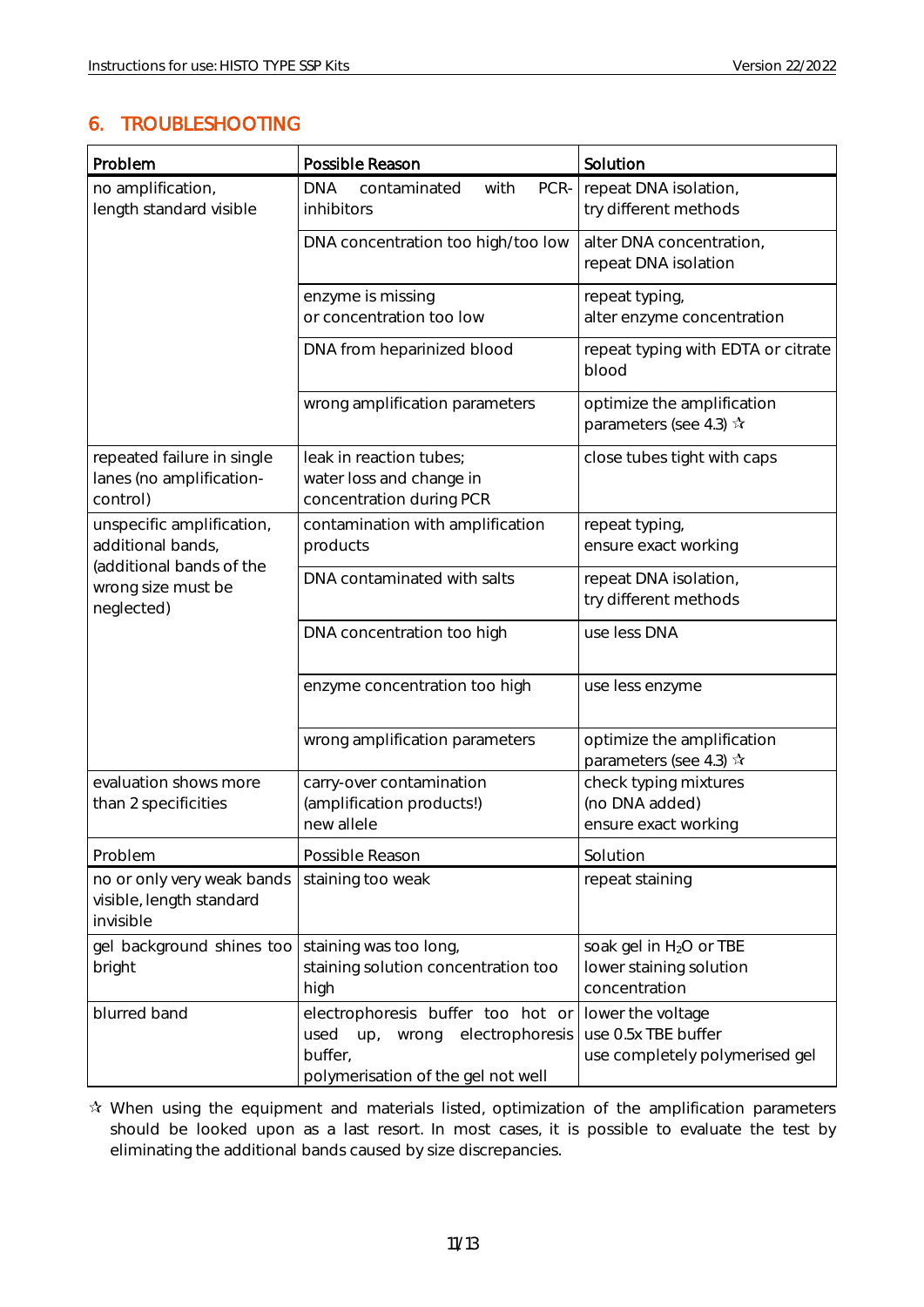#### <span id="page-12-0"></span>7. REFERENCES

- 1. Bodmer, J., 1993. Immunogenetics 37:79-94
- 2. Olerup, O., Zetterquist H., 1992. Tissue Antigens 39:225-235
- 3. Olerup, O., Zetterquist H., 1993. Tissue Antigens 41:55-56
- 4. Lu, Y.H. and Négre, S., 1993. Trends in Genetics 9:297
- 5. Green and Sambrook, 2012. Molecular Cloning: A Laboratory Manual. New York: Cold Spring Harbour Laboratory
- 6. Beutler, E. et al., 1990. BioTechniques 9:166
- 7. Bunce, M., 1995. Tissue Antigens 46:355-367
- 8. Sacchetti et al., 1997. Clin Chem 43:2204-2206
- 9. Edwin Liu et al., 2005. Gastroenterology 128:33.37
- 10. Husby at al., 2012. Journal of Pediatric Gastroenterology & Nutrition 54:136-160
- 11. Deutsches Ärzteblatt vom 10.03.2008
- 12. Mallal et al., Lancet 2002; 359: 727-732
- 13. Mallal et al., New England Journal of Medicine 2008; 358: 568-579
- 14. Menthon et al., Arthritis & Rheumatism 2009; 61:1287-1296; DOI 10.1002/art.24642
- 15. Nishino, S. et al., 2000. Sleep Medicine Reviews 4:75-99
- 16. Mignot, E. et al., 2001. Am. J. Hum. Genet. 68:686-699
- 17. Overeem, S. et al. 2008. Sleep Medicine Reviews 12:95-107
- 18. Brewerton, DA et al., 1973. Lancet i:904-907
- 19. Schlosstien L et al., 1973. N. Engl. J. Med. 288:704-706